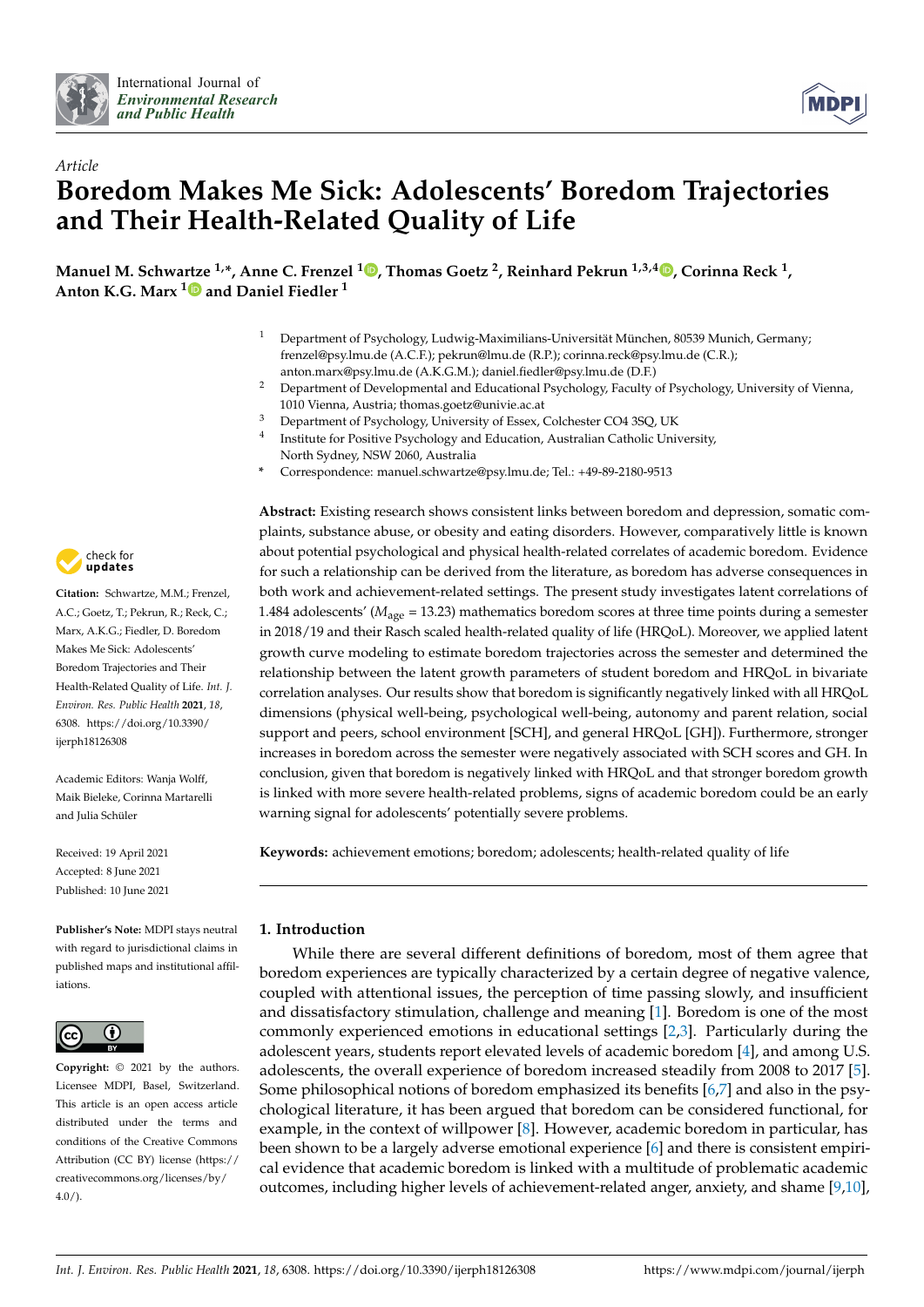reduced motivation and effort [\[11](#page-10-10)[–13\]](#page-10-11), lower academic achievement [\[10](#page-10-9)[,14–](#page-10-12)[17\]](#page-10-13), and dropping out of school [\[18,](#page-10-14)[19\]](#page-10-15).

Similarly, in the context of work, there is evidence that boring, monotonous working conditions are associated with emotional health complaints [\[20\]](#page-10-16) and physical health problems, such as visual and musculoskeletal complaints, asthma, bronchitis, and hand tremors [\[20,](#page-10-16)[21\]](#page-10-17), as well as stress-related health issues such as cardiovascular diseases [\[22\]](#page-10-18). Furthermore, there is ample empirical evidence that general boredom proneness and leisure boredom are linked with depression [\[23–](#page-10-19)[27\]](#page-10-20), somatic complaints [\[26\]](#page-10-21), substance abuse [\[28](#page-10-22)[–31\]](#page-10-23), obesity, eating disorders [\[32](#page-10-24)[,33\]](#page-11-0), and borderline personality disorder diagnosis [\[34,](#page-11-1)[35\]](#page-11-2).

However, for educational settings, evidence on psychological and physical health correlates of boredom is largely lacking. Hypotheses on such correlates can be derived from the above-mentioned literature as boredom is likely to have similar adverse consequences in work and education. Within this literature, it is discussed that boredom may exacerbate health problems, such as increased food consumption in obese individuals [\[32\]](#page-10-24). Conversely, it can also be the case that unhealthy behaviors such as substance abuse intensify experiences of boredom [\[28\]](#page-10-22). It is therefore conceivable that boredom and health are linked through reciprocal effects. Furthermore, the boredom cascade model suggests that boredom results in frustration and maladaptive escape behaviors (such as impulsive behavior induced by identity disturbance) that fuel chronic feelings of emptiness, which, in turn, generate boredom [\[35\]](#page-11-2).

Given the lack of studies on health correlates of boredom in education, we aimed to explore whether academic boredom is linked with general psychological and physical health problems. If academic boredom is linked with psychological and physical healthrelated variables, then students' boredom experienced in school could be interpreted as an early warning signal for potentially severe health problems in adolescence. With over 1.3 billion primary and secondary school students worldwide [\[36\]](#page-11-3), schools play a crucial role in determining not only educational outcomes but also health [\[37\]](#page-11-4), thus making them primary agents to protect and improve public health.

Boredom in school has been shown to be highly domain-specific [\[38\]](#page-11-5). Many recent studies on academic boredom focused on the subject of mathematics, as this subject takes an outstanding role in modern societies. Scholastic success in mathematics is important for a wide range of professions [\[39\]](#page-11-6) and a predictor of participation in secondary education and expected future salary [\[40\]](#page-11-7). For example, research on mathematics boredom addressed the antecedents of boredom, such as control-value appraisals [\[12](#page-10-25)[,41\]](#page-11-8), links between boredom and achievement [\[10\]](#page-10-9), and behavioral and personality correlates among highly bored low and high achievers [\[42\]](#page-11-9). In line with these studies, we operationalize academic boredom in a domain-specific way, focusing on the domain of mathematics. We conceptualized mathematics boredom as an individual differences construct [\[43\]](#page-11-10), proposing that individuals systematically differ in their tendency to experience boredom in mathematics. We asked secondary school students about their habitual tendencies to experience mathematics boredom three times across a semester, as we aimed to assess a construct that is between trait and state dimensions, albeit more on the trait side.

The key goal of the present longitudinal study was to expand our knowledge on the relevance of mathematics boredom, by investigating whether such domain-specific boredom was linked with students' health-related quality of life (HRQoL), as measured with the KIDSCREEN at the end of the semester [\[44\]](#page-11-11). Here, HRQoL is described as a multidimensional construct covering physical, emotional, mental, social, and behavioral components of well-being, functioning as perceived by the individual [\[45\]](#page-11-12). Developed simultaneously in several countries and validated in a large representative sample across 13 European countries, the KIDSCREEN is considered a valid measure of HRQoL and can be used to identify children and adolescents who are at increased risk of developing health problems [\[46\]](#page-11-13). We based our first hypothesis on this literature.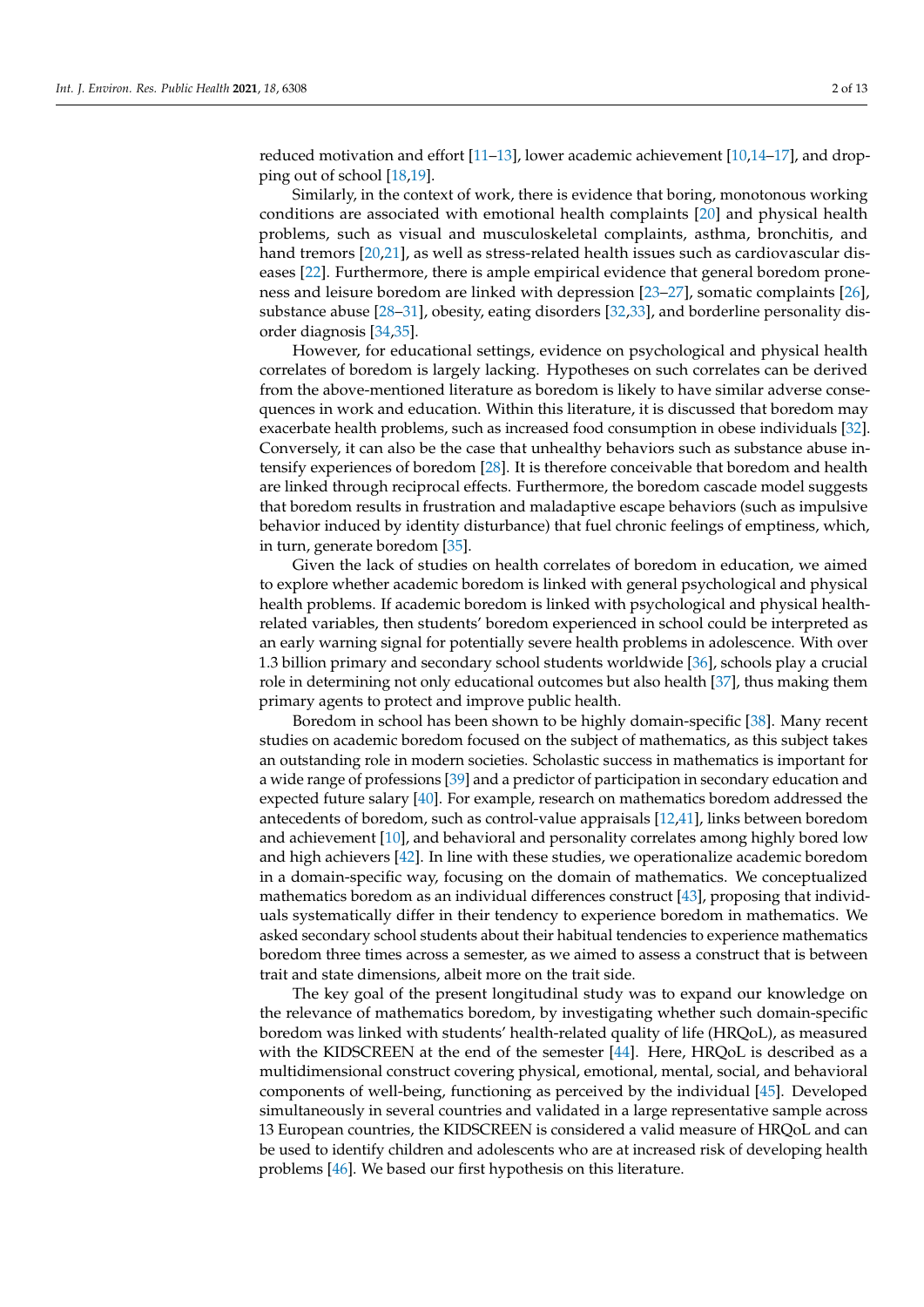#### **Hypothesis 1.** *Trait mathematics boredom is negatively linked with HRQoL.*

In addition to exploring concurrent links of boredom and HRQoL, a second important goal of the present study was to explore if changes in boredom across a semester were linked with HRQoL. Scattered prior research has shown that trajectories of academic boredom show an upward trend over time [\[47–](#page-11-14)[49\]](#page-11-15), with substantial changes between grades 5 and 7 [\[50\]](#page-11-16), which is also in line with the decline in students' interest in mathematics during adolescence [\[51\]](#page-11-17). We expected to replicate those findings.

#### **Hypothesis 2.** *Boredom increases across a semester for secondary school students.*

Additionally, prior research has shown that there is variance in adolescents' boredom growth trajectories. Changes in boredom were linked with contextual and individual factors such as task value, learning style, effort regulation, and academic engagement [\[49](#page-11-15)[,52\]](#page-11-18). No study to date seems to have explored whether changes in academic boredom are related to psychological and physical health symptoms. However, based on the existing evidence on concurrent psychological and physiological correlates of boredom, it is conceivable that stronger increases in boredom are linked with lower HRQoL in adolescents, hence our third hypothesis.

**Hypothesis 3.** *A greater increase in boredom across a semester is associated with lower subsequent HRQoL.*

#### **2. Materials and Methods**

#### *2.1. Study Design and Procedure*

To test our hypotheses that levels and growth trajectories of boredom are linked with HRQoL, we employed data collected in the context of a longitudinal field study in the subject of mathematics. The study included three assessments  $(T_1-T_3)$  which took place at the beginning of the semester (September 2018,  $T_1$ ), in November ( $T_2$ ), and in February 2019  $(T_3)$ . Boredom was assessed at all three time points and HRQoL was measured at  $T_3$  As such, boredom and health outcomes were linked through a prospective design. At  $T_1$ , the questionnaires were handed out in class, filled out at home by the students, and collected again inside sealed envelopes. At  $T_2$  and  $T_3$ , the data collection was administered by undergraduate research assistants and all questionnaires were filled out in class.

## *2.2. Sample*

The overall sample consisted of  $N = 1.484$  ( $n_{T1} = 1.400$ ,  $n_{T2} = 1.262$ ,  $n_{T3} = 1.260$ ) secondary school students from 99 classes in 30 schools in Bavaria, Germany. Due to being absent from class, missing consent forms, or a belated decision to participate in the study, 84 participants were missing at  $T_1$ , 222 at  $T_2$ , and 224 at  $T_3$ . Ten participants were missing at both  $T_1$  and  $T_2$ , 6 at  $T_1$  and  $T_3$ , and 68 at  $T_2$  and  $T_3$ . Missing data were handled by using the full information likelihood method (FIML; [\[53\]](#page-11-19)). At  $T_1$ , students were 9 to 18 years old, with a mean age of 13.23 years (*SD*age = 1.32; 52% girls, *n* = 770; 48% boys, *n* = 714). All tracks of the Bavarian three-track general secondary school system were represented, with 48% ( $n = 708$  students) from the upper (Gymnasium),  $27%$  ( $n = 397$ ) from the middle (Realschule), and 26% (*n* = 379) from the lower track (Mittelschule). This distribution across tracks is equivalent with the Bavarian secondary student statistics, with a slight overrepresentation of the Gymnasium student population [\[54\]](#page-11-20). The students were in the fifth (*n* = 194), sixth (*n* = 204), seventh (*n* = 613), eighth (*n* = 305), ninth (*n* = 143), and 10th grade (*n* = 25). The majority of the students (86%, *n* = 1.275) were born in Germany, while 26% of them had at least one foreign-born parent ( $n_{\text{mother}} = 195$ ,  $n_{\text{father}} = 188$ ,  $n_{\text{both}} = 256$ ).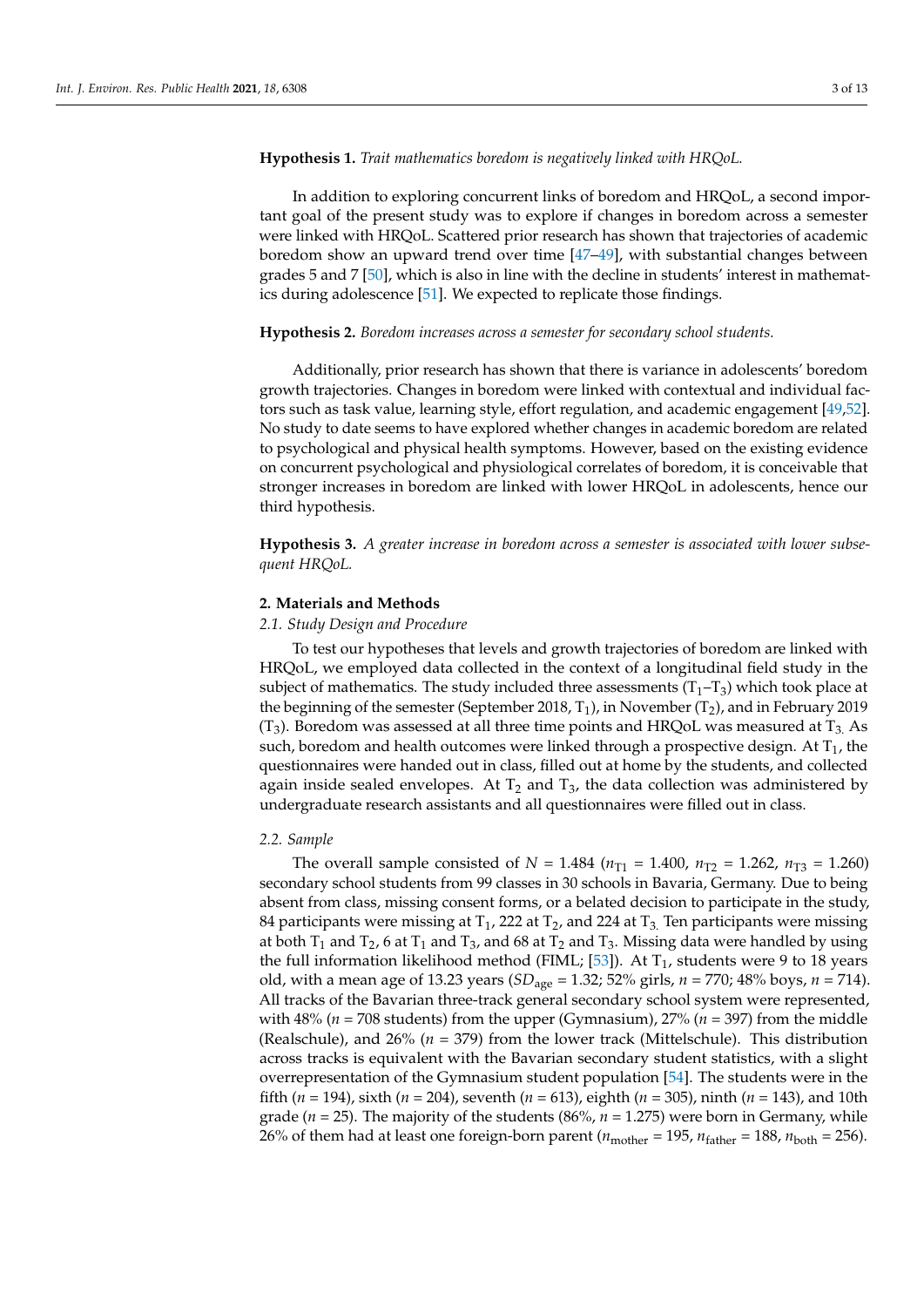#### *2.3. Measures*

The measures were assessed as part of a more comprehensive self-report survey, assessing behavioral and personality variables.

#### 2.3.1. Boredom

Students' class-related, habitual (i.e., trait-like) boredom was assessed using the sixitem class-related boredom scale of the Achievement Emotions Questionnaire-Mathematics (AEQ-M; [\[9](#page-10-8)[,55\]](#page-11-21)). For this subscale of the AEQ-M, instructions prompt students to "Please indicate how you feel, typically, during math class." A sample item is "I am so bored that I can't stay awake" (see Table [A1](#page-8-0) in the [A](#page-8-1)ppendix A for the full set of items used in this study, in the original German and the English versions). Students responded using a 5-point Likert scale ranging from 1 (*not at all true*) to 5 (*completely true*). The scale showed good internal consistency for all time points, with Cronbach's  $\alpha$  coefficients greater than 0.86 (see Table [A2\)](#page-9-0).

## 2.3.2. Health-Related Quality of Life

The German version of the KIDSCREEN-27 for children and adolescents was used to measure HRQoL [\[44\]](#page-11-11). Students were asked "How are you? How do you feel? This is what we would like you to tell us. Please read every question carefully. What answer comes to your mind first? Choose the box that fits your answer best and cross it. Please try to remember the last week, i.e., the last seven days." The items comprised of five dimensions: physical well-being (PH, 5 items, e.g., "Have you felt fit and well?"), psychological wellbeing (PW, 7 items, e.g., "Have you felt sad?"), autonomy and parent relation (PAR, 7 items, e.g., "Have you had enough time for yourself?"), social support and peers (SOC, 4 items, e.g., "Have you been able to rely on your friends?"), and school environment (SCH, 4 items, e.g., "Have you got on well at school?"). Participants responded to all items on a 5-point Likert scale ranging from 1 (*not at all*) to 5 (*extremely*), except for the first item of PH ("In general, how would you say your health is?") which was scored from 1 (*excellent*) to 5 (*poor*). Negatively worded items were reverse-coded, so that higher scores depict better HRQoL. The scale showed adequate internal consistency for all five dimensions; Cronbach's  $\alpha$ coefficients were all greater than 0.80 (see Table [A2\)](#page-9-0). In addition, we also obtained a general HRQoL score from the ten KIDSCREEN-27 items that constitute the KIDSCREEN-10, as suggested by the authors [\[45\]](#page-11-12). The development of the KIDSCREEN was based on the probabilistic partial credit model (PCM), from the Rasch family of models [\[56\]](#page-11-22). Both the subscale scores and the general HRQoL score have been confirmed to be valid measures of HRQoL across 13 European countries [\[46\]](#page-11-13). Accordingly, we also submitted our data to the probabilistic partial credit model, applying an SPSS syntax provided by the KIDSCREEN authors [\[45\]](#page-11-12). Next, we translated the obtained Rasch scores into *T*-values, using the norms provided by the KIDSCREEN authors [\[45\]](#page-11-12). Comparing our sample with the KIDSCREEN reference population (12 to 18-year-old adolescents), the students in our sample showed average scores within the suggested thresholds for classifying test-values as "normal" or "noticeable" ( $\pm \frac{1}{2}$  *SD*—i.e., 5–around the mean T scores of 50) on all scales (see Table [A2\)](#page-9-0). As such, our sample can be considered to demonstrate "normal" physical and psychological health on average [\[45\]](#page-11-12).

#### *2.4. Statistical Analysis*

We used R 3.6.1 [\[57\]](#page-11-23), except for the Rasch scale score and norm-related T-score calculation for the KIDSCREEN dimensions for which we used SPSS 26 [\[58\]](#page-11-24). The full R code of our analyses is available in the OSF (see data availability statement). The KIDSCREEN score calculation syntaxes can be obtained from the KIDSCREEN authors [\[45\]](#page-11-12).

Boredom was modeled as a latent construct using the Lavaan package in R [\[59\]](#page-11-25). We applied the full information likelihood method (FIML; [\[53\]](#page-11-19)) to deal with missing data. The MLR estimator (maximum likelihood estimation with robust (Huber–White) standard errors and a scaled test statistic that is (asymptotically) equal to the Yuan–Bentler test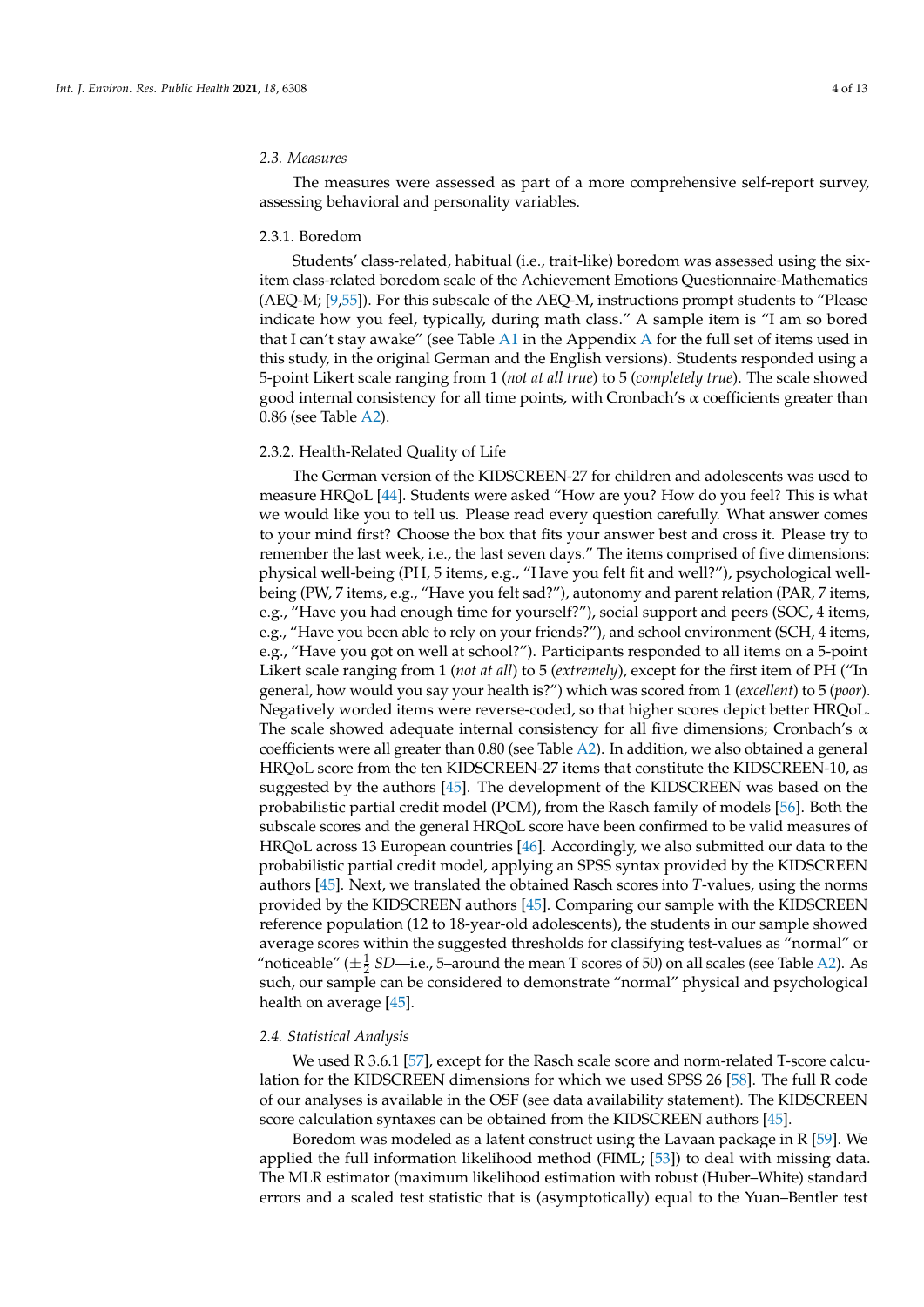statistic), was used to account for non-normal distributions of the data. As a preliminary analysis step, we tested for measurement invariance using the SemTools R package, to make sure that the latent boredom scores were comparable over time [\[60\]](#page-11-26). Since  $\chi^2$ , and correspondingly also delta  $\chi^2$ , are overly sensitive to sample size, we evaluated differences in practical fit indices [\[61](#page-11-27)[–64\]](#page-12-0). We sequentially tested increasingly constrained longitudinal measurement models, namely equivalence of model form (configural), equivalence of factor loadings (metric), and equivalence of item intercepts or thresholds (scalar; [\[65\]](#page-12-1)). The differences in CFI ( $-0.002$ ), RMSEA ( $-0.001$ ), and SRMR (0.001 to 0.004) were clearly below commonly recommended thresholds [\[66\]](#page-12-2), indicating scalar equivalence. This implies that the latent boredom construct was equally represented by the scale items across the three time points used in the present analyses [\[67\]](#page-12-3). In other words, changes in the factor level can be interpreted as reflecting actual differences in the students' reported experiences of boredom.

To test hypothesis 1, we obtained latent correlations between the boredom scores at  $T_1$ ,  $T_2$ , and  $T_3$  and the HRQoL scores. Concerning hypothesis 2, we applied doubly latent growth curve modeling to estimate boredom trajectories across the semester by using a stepwise confirmatory approach comparing an intercept only (non-growth) with a linear growth model [\[68\]](#page-12-4). It is worth noting that our 3-wave-repeated measures design allowed for meaningfully estimating only linear, but not nonlinear (e.g., quadratic) growth [\[69\]](#page-12-5). To test hypothesis 3, we determined the relationship between the latent growth parameters of boredom and the HRQoL dimensions, using the growth parameters of boredom (intercept and slope) in bivariate correlation analyses. To account for multiple testing, we adjusted *p*-values using Holm's method [\[70\]](#page-12-6), a procedure that has been shown to be more powerful than the original Bonferroni method [\[71\]](#page-12-7).

Students who did not participate at  $T_3$  ( $n = 224$ ) and therefore, have no HRQoL data did not differ from the overall sample in terms of gender,  $t(294.73) = 0.85$ ,  $p_{\text{Holm}} = 1$ .; age, *t*(298.84) = −2.68, *p*<sub>Holm</sub> = 0.055; school type, *t*(300.19) = 2.53, *p*<sub>Holm</sub> = 0.072; math grade, *t*(301.08) = −2.05, *p*<sub>Holm</sub> = 0.204; country of birth, *t*(256.78) = −0.07, *p*<sub>Holm</sub> = 1.; boredom  $T_1$ , *t*(287.49) = −0.72,  $p_{\text{Holm}}$  = 1.; and boredom  $T_2$ , *t*(192.37) = −1.04,  $p_{\text{Holm}}$  = 1. As such, missingness at  $T_3$  was not systematically related with any of those variables.

## **3. Results**

Table [1](#page-5-0) shows the bivariate correlations between boredom and the HRQoL dimensions. It is worth noting that the correlations between the boredom scores across time were relatively large (*r*s > 0.61), indicating that boredom showed considerable stability over time. Furthermore, confirming hypothesis 1, boredom was significantly negatively linked with all HRQoL dimensions, with the strongest correlations observed for school environment and general HRQoL (*r*s = −0.319 to −0.487). All correlations remained virtually the same when including age and gender as covariates. The correlations imply that boredom was negatively associated with physical well-being (feeling physically exhausted, physically unwell, unfit, having low energy), psychological well-being (having no pleasure in life, feeling depressed, feeling unhappy, having low self-esteem), autonomy and parent relation (feeling restricted, feeling overlooked, not appreciated, feeling finances are restricting life style), social support and peers (feeling excluded, not accepted by peers), school environment (disliking school, negative feelings about school, not doing well at school), and general HRQoL (feeling unhappy, unfit and dissatisfied with regard to family life, peers and school life; [\[45\]](#page-11-12).

Concerning the growth trajectory of boredom across the semester (hypothesis 2), we used latent growth curve analysis to compare intercept-only ( $\chi^2$  = 860.39, *df* = 137, AIC = 64,693, BIC = 64,968, RMSEA = 0.058) and linear growth models ( $\chi^2$  = 815.53,  $df = 134$ , AIC = 64,654, BIC = 64,945, RMSEA = 0.057). We settled for the linear growth model as it showed a significantly better fit to the data ( $\chi^2$ <sub>diff</sub> = 38.739,  $df$ <sub>diff</sub> = 3,  $p$  < 0.001). This linear growth model implied that there was a significant, yet small-sized increase in boredom over the three time points (slope =  $0.15$ ,  $95\%$  CI [ $0.05$ ,  $0.22$ ], *SE* =  $0.04$ ,  $p = 0.002$ ,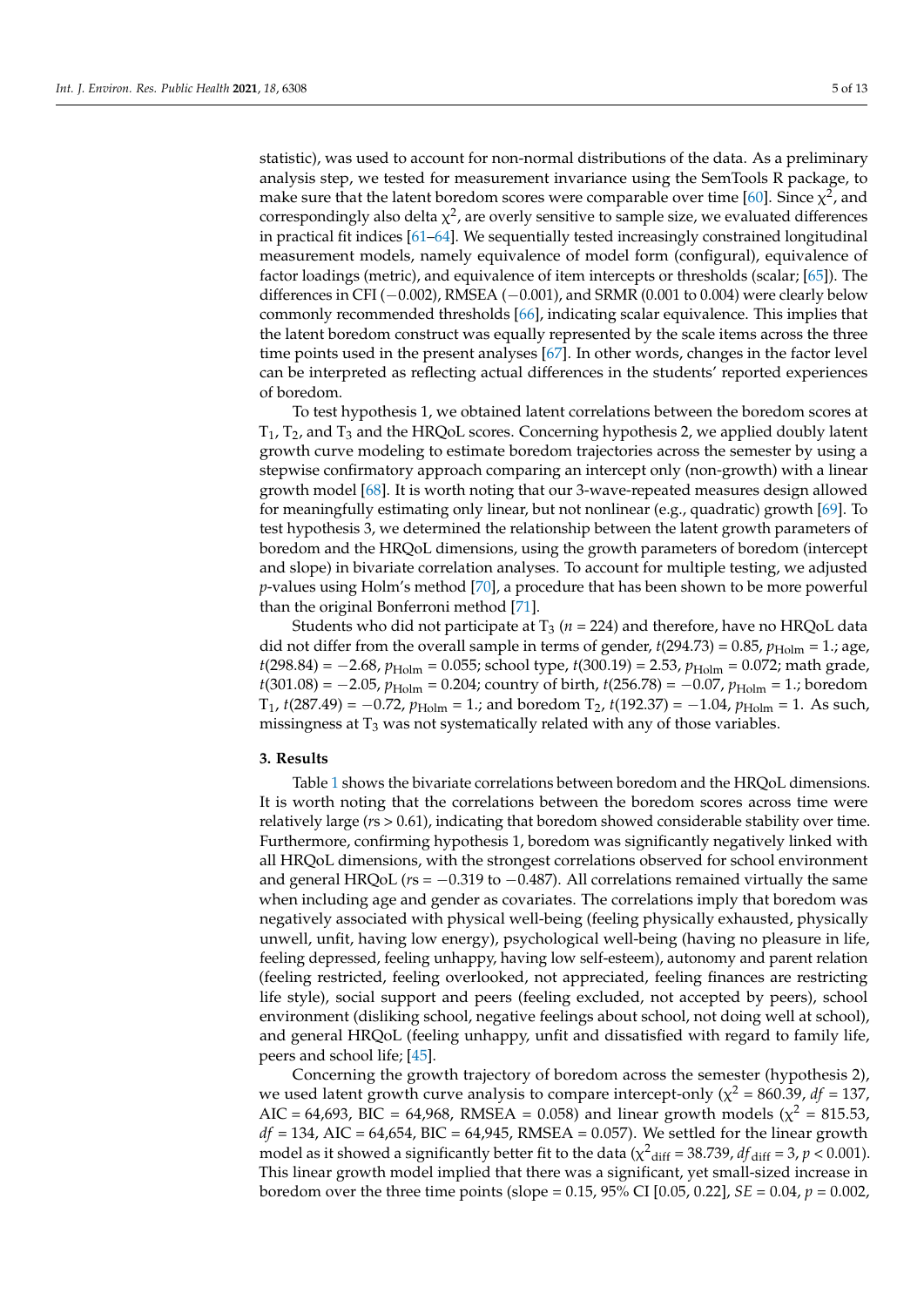see Figure [1\)](#page-5-1). The variance of this slope also proved to be significantly different from zero  $(\tau^2 = 0.76, p = 0.049)$ . In fact, while the overall latent slope parameter estimate was small and positive, the individual estimates ranged from −2.17 to 2.71. Slope and intercept were negatively correlated ( $r = -0.38$ ,  $p < 0.001$ ).

**Table 1.** Latent bivariate correlation coefficients (r) between boredom and HRQoL dimensions.

<span id="page-5-0"></span>

|                                    | BoT <sub>1</sub> | BoT <sub>2</sub>             | BoT <sub>3</sub> | PH   | PW                       | <b>PAR</b>               | <b>SOC</b> | <b>SCH</b> | <b>GH</b> |
|------------------------------------|------------------|------------------------------|------------------|------|--------------------------|--------------------------|------------|------------|-----------|
| Boredom $T_1$ (Bo $T_1$ )          |                  |                              |                  |      |                          |                          |            |            |           |
| Boredom $T_2$ (Bo T2)              | 0.69             | $\qquad \qquad \blacksquare$ |                  |      |                          |                          |            |            |           |
| Boredom $T_3$ (Bo T3)              | 0.62             | 0.72                         |                  |      |                          |                          |            |            |           |
| Physical well-being (PH)           | $-0.24$          | $-0.18$                      | $-0.26$          | ۰    |                          |                          |            |            |           |
| Psychological well-being (PW)      | $-0.28$          | $-0.28$                      | $-0.32$          | 0.55 | $\overline{\phantom{a}}$ |                          |            |            |           |
| Autonomy and parent relation (PAR) | $-0.18$          | $-0.20$                      | $-0.23$          | 0.38 | 0.52                     | $\overline{\phantom{a}}$ |            |            |           |
| Social support and peers (SOC)     | $-0.13$          | $-0.09$                      | $-0.10$          | 0.36 | 0.42                     | 0.40                     |            |            |           |
| School environment (SCH)           | $-0.40$          | $-0.42$                      | $-0.49$          | 0.44 | 0.58                     | 0.48                     | 0.35       |            |           |
| General HRQoL (GH)                 | $-0.33$          | $-0.33$                      | $-0.39$          | 0.69 | 0.81                     | 0.69                     | 0.51       | 0.72       |           |

*p* < 0.001 for all coefficients with the exceptions of *r*(Bo T1/SOC): *p* = 0.002; *r*(Bo T2/SOC) and *r*(Bo T3/SOC): *p* = 0.013.

<span id="page-5-1"></span>

**Figure 1.** Latent growth trajectory of boredom across the semester. *Y*-axis truncated for an optimal graphical representation of the overall growth trajectory, depicted boredom values extrapolated beyond the observed time points.

Having established growth curve parameters of the development of boredom over time, we explored the correlative links between the latent intercept and growth parameters and the HRQoL dimensions next (see Figure [A1\)](#page-9-1). In line with the results from the concurrent correlation analyses reported above, the intercept (given our model specification interpretable as students' levels of boredom at the first measurement  $T_1$ ) was significantly negatively correlated with all HRQoL dimensions, indicating that higher boredom levels were linked with lower values on all HRQoL dimensions. Furthermore, and partially in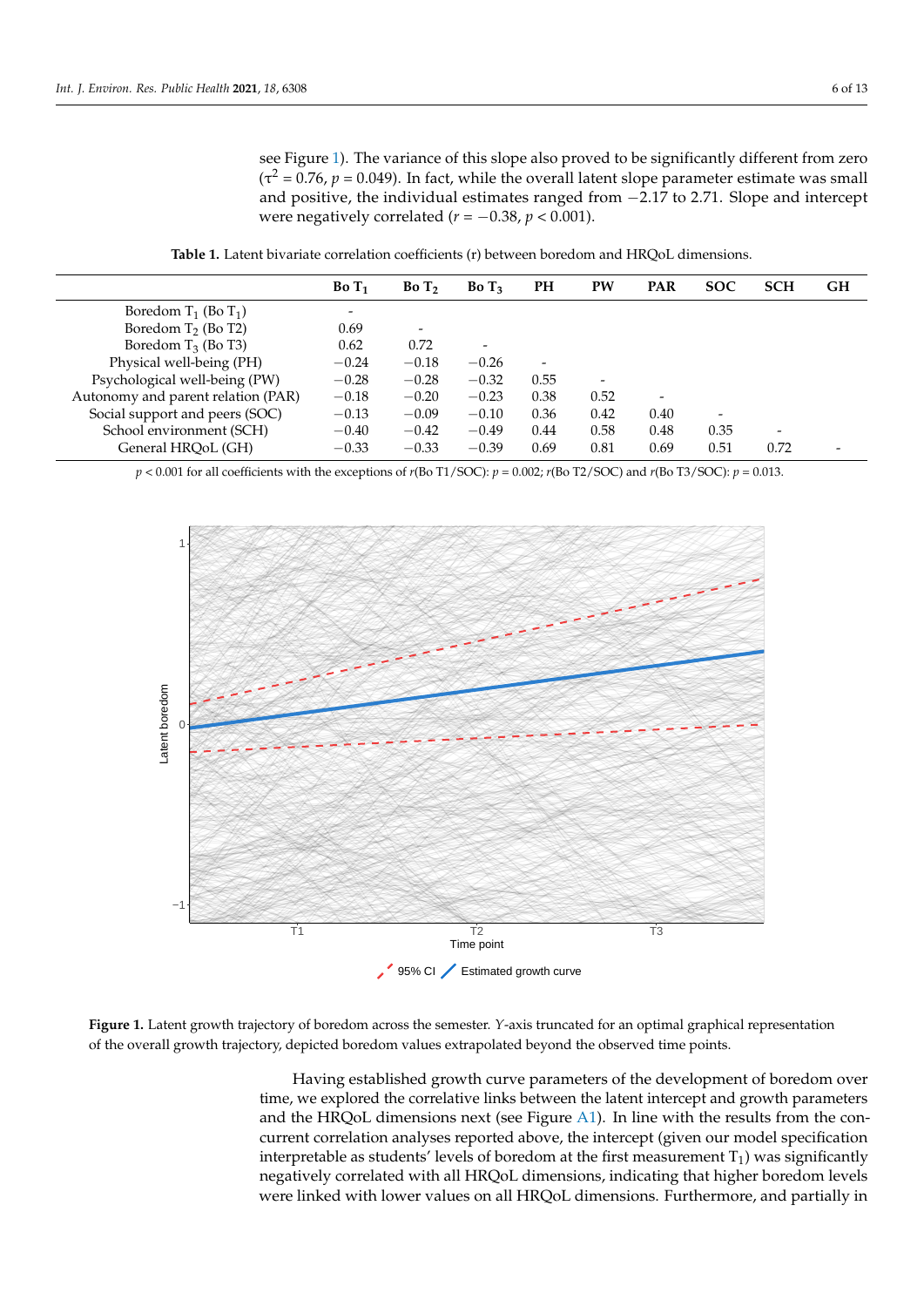line with hypothesis 3, the slope was significantly linked with the school environment and general HRQoL scores (*r*s = −0.15 and −0.11, respectively). By implication, stronger increases in boredom across the semester were associated with more negative feelings about school and lower general HRQoL (see Table [2\)](#page-6-0). In line with previous studies that showed gender universality of achievement emotion-outcome links [\[72](#page-12-8)[,73\]](#page-12-9), these relationships proved to be equivalent across genders (see Figure S1).

|                              | <b>Growth Parameter</b> |           |         |         |  |  |
|------------------------------|-------------------------|-----------|---------|---------|--|--|
|                              |                         | Intercept |         | Slope   |  |  |
|                              |                         | p         | r       | р       |  |  |
| Physical well-being          | $-0.24$                 | < 0.001   | $-0.04$ | 0.771   |  |  |
| Psychological well-being     | $-0.28$                 | < 0.001   | $-0.07$ | 0.251   |  |  |
| Autonomy and parent relation | $-0.18$                 | < 0.001   | $-0.08$ | 0.156   |  |  |
| Social support and peers     | $-0.12$                 | 0.005     | 0.03    | 0.771   |  |  |
| School environment           | $-0.40$                 | < 0.001   | $-0.15$ | < 0.001 |  |  |
| General HROoL                | $-0.33$                 | < 0.001   | $-0.11$ | 0.008   |  |  |

<span id="page-6-0"></span>**Table 2.** Latent bivariate correlations between boredom growth parameters and HRQoL dimensions.

#### **4. Discussion**

The present study raised two important questions as to whether levels and change of mathematics boredom across a semester are linked with HRQoL. Confirming our first hypothesis, we provided empirical evidence that high levels of boredom were negatively associated with poorer self-reported physical well-being, psychological well-being, autonomy, parent relations, social support and peer relations, school environment, and general HRQoL, which supports and extends earlier findings on adverse consequences of academic boredom [\[9](#page-10-8)[–13,](#page-10-11)[15,](#page-10-26)[17](#page-10-13)[–19](#page-10-15)[,38,](#page-11-5)[74](#page-12-10)[,75\]](#page-12-11). Remarkably, context-specifically experienced boredom in mathematics demonstrated substantial negative links with contexttranscending health indicators.

Specifically, high boredom in mathematics was substantially associated with lack of pleasure in life, feeling depressed, feeling unhappy, having low self-esteem (PW), disliking school, negative feelings about school, not doing well (SCH), and feeling unhappy, unfit, and generally dissatisfied with regard to family life, peers, and school life (GH). Following Brunswik's symmetry principles, it is likely that correlations are attenuated if constructs are operationalized at different levels of domain specificity [\[76\]](#page-12-12). The pattern of our findings supports the notion of stronger links between contextually closer concepts, as mathematics boredom was most closely linked with the school-related HRQoL dimension (SCH). Furthermore, above and beyond concurrent links, this study also sought to explore the links between trajectories of mathematics boredom and HRQoL. Confirming our second hypothesis and in line with previous research on academic boredom [\[47](#page-11-14)[,49](#page-11-15)[,50\]](#page-11-16), we observed an increase in boredom during the semester. Boredom intercept and slope proved to be negatively correlated, implying that students who started the schoolyear on higher levels tended to show smaller increases in boredom and vice versa. Confirming hypothesis 3, the dynamics of boredom across the semester were linked with students' HRQoL. Stronger increases in boredom were linked with more severe health-related problems, specifically with the dimension of school environment (disliking school, negative feelings about school, not doing well), but also with general HRQoL.

Given that our findings are correlational, the mechanisms generating the observed correlations remain open to discussion. On the one hand, boredom and particularly, an increase in boredom across a semester, could be drivers of an adverse health development. It has been shown that boredom during math class occurs when lessons are experienced as either over- or under-challenging and thus, lack meaningful opportunities for engagement [\[77\]](#page-12-13). If students repeatedly experience such lessons across the semester and their boredom levels increase over time, they then may withdraw from classes and start to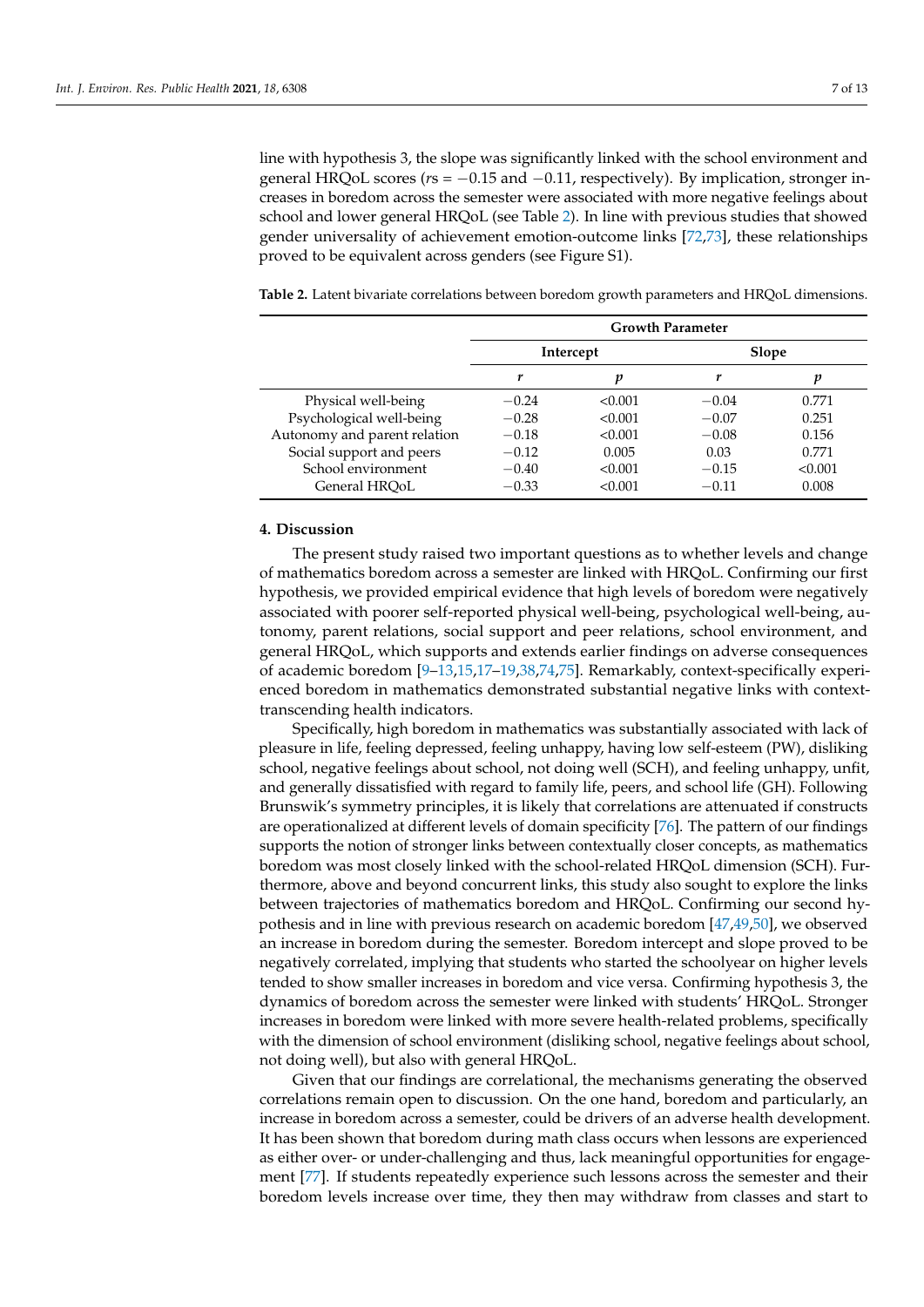engage in maladaptive escape behaviors. Based on the above-mentioned boredom cascade model, the experience of boredom can then lead to such maladaptive escapes, prompting issues regarding individuals' mental and physical health [\[35\]](#page-11-2). More specifically, repeated and increasingly intense experiences of boredom in mathematics, a subject typically judged as highly important by relevant others (e.g., parents, teachers, society), are likely to increase the use of avoidant and anger-related or acting-out strategies of emotion regulation [\[50\]](#page-11-16). Such maladaptive coping and emotion regulation strategies, in turn, are likely to fuel more general psychological and physical health issues, such as vulnerability to infection or cardiovascular disease [\[78,](#page-12-14)[79\]](#page-12-15).

In contrast to other emotions, where intensity is associated with high value (importance) of the events triggering emotion, boredom is linked to lack of meaning and value—exemplified in the question, "What is it all for?" [\[6,](#page-10-5)[43,](#page-11-10)[80\]](#page-12-16). This quest for value expresses an individuals' lack of purpose or perspective and resembles the core position of meaning in Frankl's (1959) work on depression and suicide prevention. It is a fundamental human need to want one's life to be meaningful. Lack of meaning and value, as implied by boredom, thwart this need, thus contributing to health problems [\[23\]](#page-10-19). While the emotional experience of boredom has been shown to be psychometrically distinct from depression [\[23](#page-10-19)[,81](#page-12-17)[,82\]](#page-12-18), the correlative link between boredom and psychological well-being (assessed with items such as "Have you felt sad") as demonstrated again in our study can be interpreted in that strong experiences of boredom might make students vulnerable to depression.

On the other hand, adverse health conditions could be a driver of boredom experiences in achievement contexts. For example, health conditions such as obesity could lead to a lack of energy, social isolation, and lack of popularity with other students as well as teachers, leading to more boredom in class. Finally, there may also be third variables that can generate both maladaptive levels and trajectories of boredom, and poor health among adolescents, such as extraordinary unfortunate environmental circumstances—the current pandemic-implied school lockdowns being a palpable example, e.g., [\[83,](#page-12-19)[84\]](#page-12-20).

#### **5. Limitations**

The present study used a robust latent growth curve modeling approach and yielded consistent findings that supported our hypotheses. Nevertheless, the study has limitations that should be considered in interpreting the findings and can be used to derive directions for future research. As noted, the analysis was correlational; future research should replicate the current findings using predictive models and longitudinal designs involving repeated measures of both boredom and health indicators to model their co-development over time. Given that our design only involved three measurement points, we could meaningfully estimate only an intercept-only against a linear growth model, while it is conceivable that the boredom trajectory over time also forms nonlinear trends, e.g., initially strong increases followed by a flattening of the curve; such quadratic trends have, for example, been found for adolescents' interest loss trajectories during adolescence. Future research could explore corresponding nonlinear growth also for boredom, but a larger number of measurement time points (at least four) would be necessary to meaningfully estimate such nonlinear trend models [\[69\]](#page-12-5). Self-report was used to assess both boredom and health problems; future studies should complement this approach by using other data sources as well, such as physiological and behavioral data to assess boredom and medical records to assess health problems. Furthermore, this study focused on boredom in the domain of mathematics and it was conducted using a sample of German secondary school students. As such, it remains to be explored if the present findings generalize to other cultural and school contexts. Limited research points to cultural differences in the experience of boredom between Irish and U.S. citizens [\[85\]](#page-12-21) or European Canadians and Chinese [\[86\]](#page-12-22). In exploring whether our findings also extend to younger age groups, the elementary school version of the AEQ [\[87\]](#page-12-23) could be used. Further, given the outstanding societal role of the domain of mathematics, we focused our study on this subject domain, expecting that boredom in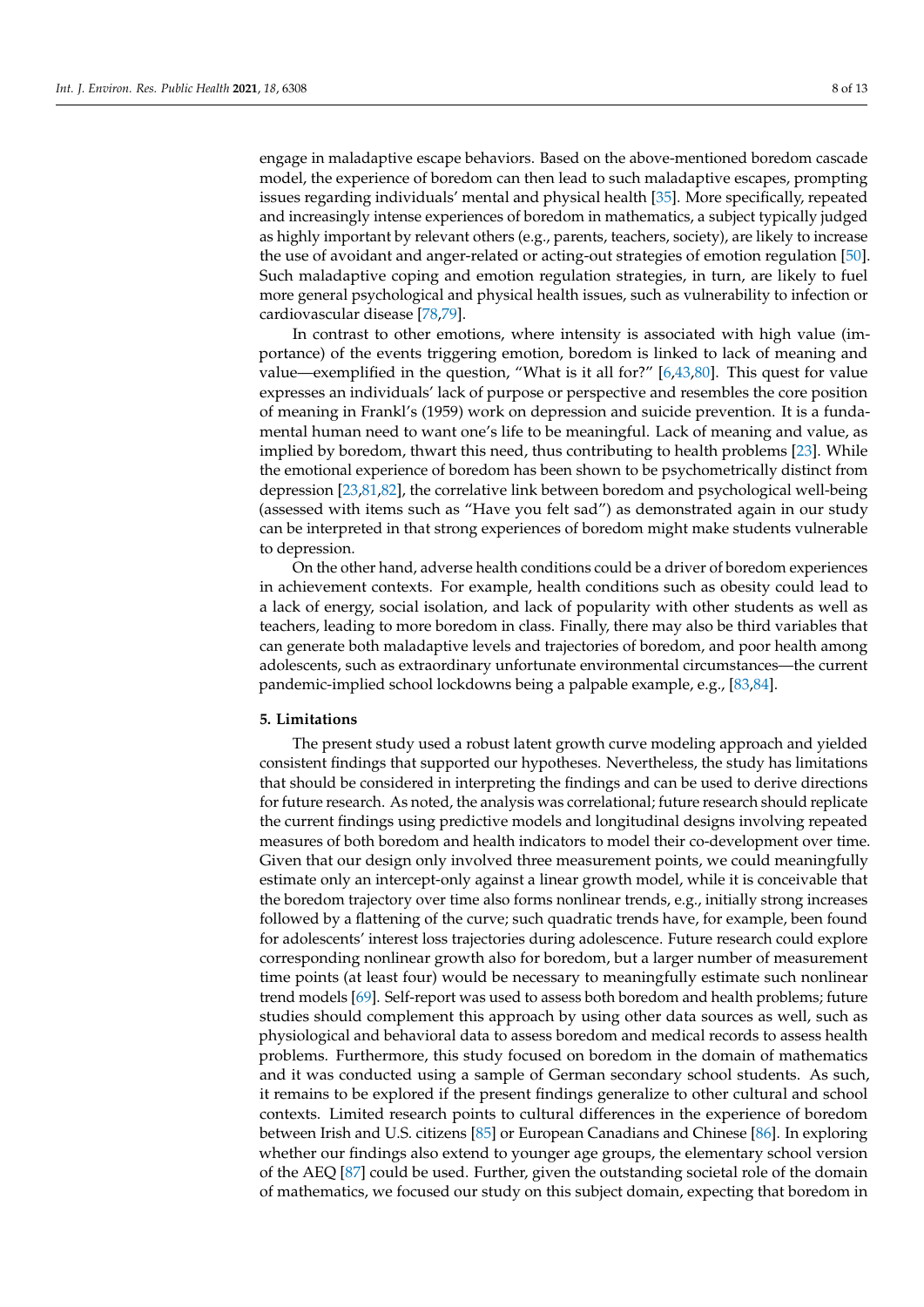mathematics would demonstrate substantial links with students' more general HRQoL. However, the degree to which boredom in other subject domains is linked with HRQoL, too, remains to be explored. Just as the question of whether domain plays a moderating role for student boredom–health outcome links seems to be an intriguing avenue for future research. Finally, we did not take teaching method or parental expectations into account. Instructional design is one of the most reported reasons for boredom [\[88\]](#page-12-24) and parental expectations can be positively linked with student academic performance but also their depression [\[89\]](#page-12-25). Future research could address the role of teaching methods and parental expectations for boredom–HRQoL links.

## **6. Conclusions**

In conclusion, the present study provided empirical evidence that boredom is negatively linked with HRQoL and that stronger boredom growth within a semester is linked with lower self-reported health-related quality of life. Teachers, parents, and students should pay attention to boredom as a potential early warning signal for potentially severe, context-specific as well as context-transcending health problems.

**Supplementary Materials:** The following materials are available online at [https://www.mdpi.com/](https://www.mdpi.com/article/10.3390/ijerph18126308/s1) [article/10.3390/ijerph18126308/s1,](https://www.mdpi.com/article/10.3390/ijerph18126308/s1) Figure S1: Boredom relationship with HRQoL across genders.

**Author Contributions:** Conceptualization, M.M.S. and A.C.F.; methodology, M.M.S.; software, M.M.S.; validation, M.M.S.; formal analysis, M.M.S. and D.F.; investigation, M.M.S.; resources, A.C.F., C.R.; data curation, M.M.S.; writing—original draft preparation, M.M.S.; writing—review and editing, M.M.S., A.C.F., T.G., R.P., and A.K.G.M.; visualization, M.M.S.; supervision, A.C.F.; project administration, A.C.F., R.P., and C.R.; funding acquisition, A.C.F., R.P., and C.R. Authorship must be limited to those who have contributed substantially to the work reported. All authors have read and agreed to the published version of the manuscript.

**Funding:** This research was funded by the German Research Foundation (Deutsche Forschungsgemeinschaft), grant number FR 2642/8-1 and RE 2249/4-1.

**Institutional Review Board Statement:** The study was conducted according to the guidelines of the Declaration of Helsinki and approved by the Institutional Review Board of Ludwig Maximilian University of Munich (5 February 2018).

**Informed Consent Statement:** Informed consent was obtained from all subjects, parents, or guardians, respectively, involved in the study and no identifiers that could link individual participants to their results were obtained.

**Data Availability Statement:** The data presented in this study and the R script for the data analysis are openly available in OSF at [https://osf.io/s765q,](https://osf.io/s765q) accessed on 8 June 2021, reference number s765q.

**Conflicts of Interest:** The authors declare no conflict of interest. The funders had no role in the design of the study; in the collection, analyses, or interpretation of data; in the writing of the manuscript, or in the decision to publish the results.

## <span id="page-8-1"></span>**Appendix A**

<span id="page-8-0"></span>**Table A1.** Class-related boredom items of the Achievement Emotions Questionnaire-Mathematics (AEQ-M).

| Items German                                                                                                                                                                                                                     | Items English                                                                                                                                                                                                             |  |  |  |  |
|----------------------------------------------------------------------------------------------------------------------------------------------------------------------------------------------------------------------------------|---------------------------------------------------------------------------------------------------------------------------------------------------------------------------------------------------------------------------|--|--|--|--|
| Ich finde den Unterricht langweilig.<br>Vor Langeweile schalte ich ab.<br>Vor Langeweile kann ich mich kaum wach halten.<br>Vor Langeweile gehen mir immer wieder Gedanken<br>durch den Kopf, die mit Mathe nichts zu tun haben. | I think the mathematics class is boring.<br>I can't concentrate because I am so bored.<br>I am so bored that I can't stay awake.<br>I think about what else I might be doing rather than<br>sitting in this boring class. |  |  |  |  |
| Ich schaue ständig auf die Uhr, weil die Zeit<br>nicht vergeht.                                                                                                                                                                  | Because of time drags I frequently look at my watch.                                                                                                                                                                      |  |  |  |  |
| Ich werde unruhig, weil ich nur darauf warte, dass<br>die Mathestunde endlich vorüber ist.                                                                                                                                       | I get restless because I can't wait for the class to end.                                                                                                                                                                 |  |  |  |  |

Note. Instruction: "Please indicate how you feel, typically, during math class".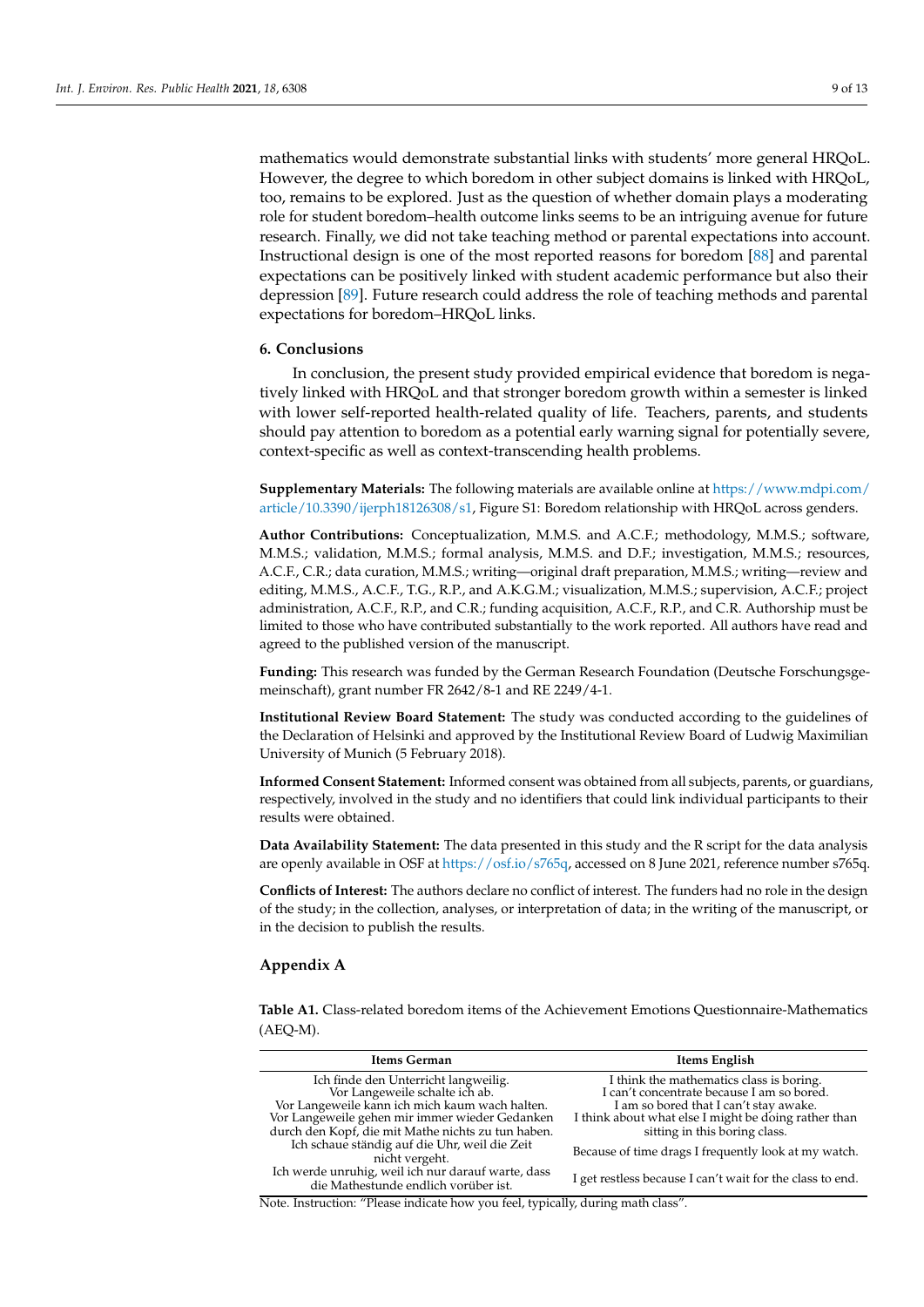|                              | M     | <b>SD</b> |       | 95% CI |         | Kurt    | $\alpha$ |
|------------------------------|-------|-----------|-------|--------|---------|---------|----------|
|                              |       |           | LL    | UL     |         |         |          |
| Boredom $T_1$                | 2.39  | 0.95      | 2.34  | 2.44   | 0.51    | $-0.38$ | 0.86     |
| Boredom T <sub>2</sub>       | 2.46  | 1.01      | 2.40  | 2.51   | 0.53    | $-0.49$ | 0.88     |
| Boredom T <sub>3</sub>       | 2.48  | 1.01      | 2.42  | 2.53   | 0.49    | $-0.57$ | 0.88     |
| Physical well-being          | 48.50 | 11.86     | 47.84 | 49.16  | 0.07    | 0.06    | 0.82     |
| Psychological well-being     | 48.69 | 12.79     | 47.98 | 49.40  | 0.11    | 0.01    | 0.87     |
| Autonomy and parent relation | 53.67 | 11.35     | 53.03 | 54.30  | 0.14    | 0.48    | 0.80     |
| Social support and peers     | 52.26 | 11.63     | 51.61 | 52.90  | $-0.58$ | 0.20    | 0.83     |
| School environment           | 49.69 | 10.58     | 49.10 | 50.28  | 0.09    | 0.47    | 0.83     |
| General HROoL                | 49.59 | 11.11     | 48.98 | 50.21  | 0.72    | 0.99    | 0.81     |

<span id="page-9-0"></span>**Table A2.** Manifest means, their standard deviations and confidence intervals, skewness, kurtosis, and Cronbach's  $\alpha$  coefficients for the study variables.

Note. CI = confidence interval; *LL* = lower limit; *UL* = upper limit.

<span id="page-9-1"></span>

Figure A1. Path diagram of boredom growth parameters and HRQoL dimensions. Note. b1\_1 to b6\_3 = items indicating boredom (first number indicating scale item index, second number indicating measurement time point), Bo T1/2/3 = boredom as measured at time points  $1/2/3$  (early/mid/end of semester), I = intercept, S = slope, PH = physical well-being,  $PW =$  psychological well-being,  $PAR =$  autonomy and parent relation,  $SOC =$  social support and peers,  $SCH =$  school ment, GH = general HRQoL. environment, GH = general HRQoL.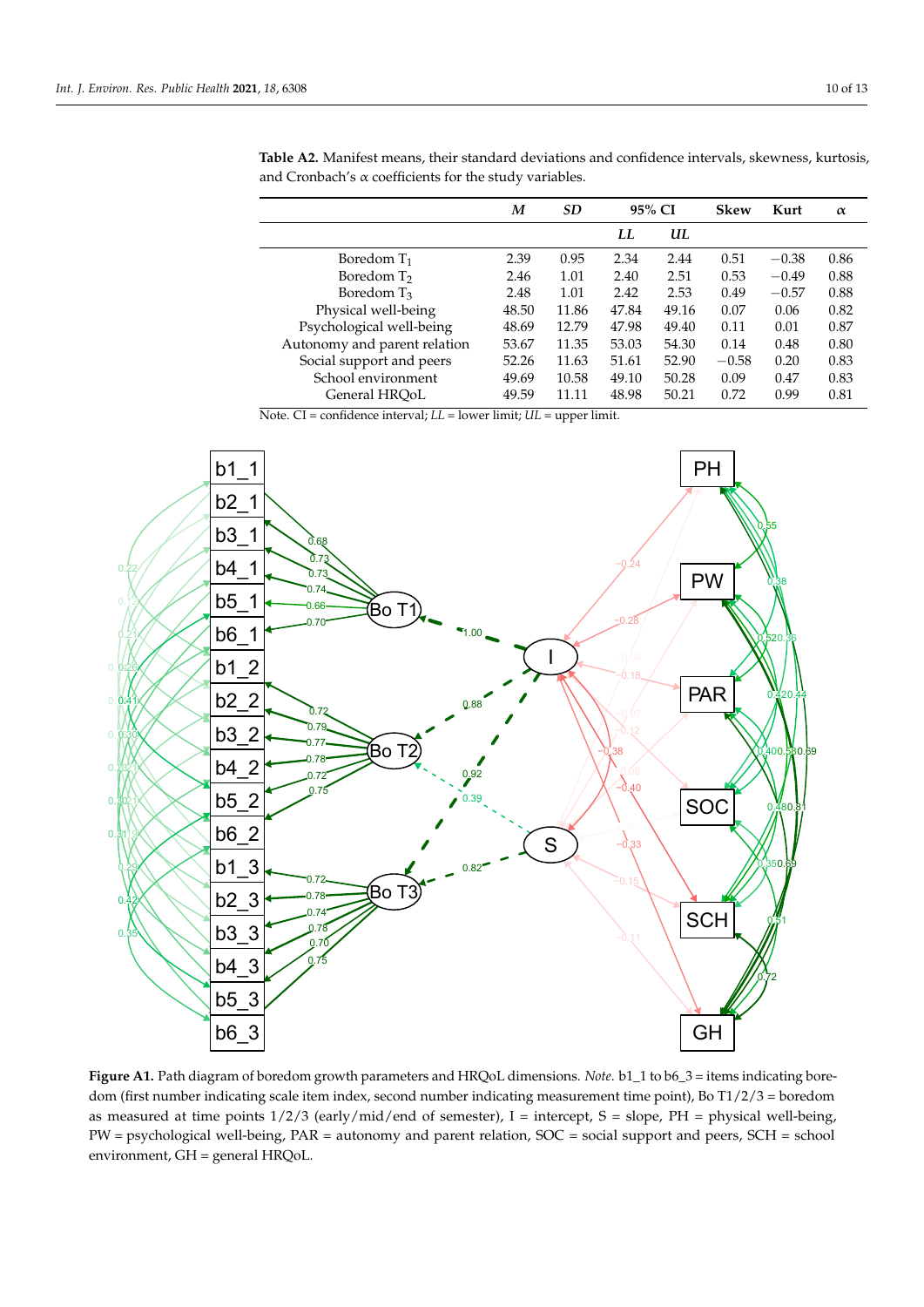## **References**

- <span id="page-10-0"></span>1. Goetz, T.; Frenzel, A.C.; Hall, N.C.; Nett, U.E.; Pekrun, R.; Lipnevich, A.A. Types of boredom: An experience sampling approach. *Motiv. Emot.* **2014**, *38*, 401–419. [\[CrossRef\]](http://doi.org/10.1007/s11031-013-9385-y)
- <span id="page-10-1"></span>2. Healy, S.D. *Boredom, Self, and Culture*; Fairleigh Dickinson University Press: Rutherford, NJ, USA, 1984.
- <span id="page-10-2"></span>3. Pekrun, R.; Linnenbrink-Garcia, L. *International Handbook of Emotions in Education*; Routledge: New York, NY, USA, 2014; ISBN 978-113-651-2-636.
- <span id="page-10-3"></span>4. Larson, R.W.; Richards, M.H. Boredom in the middle school years: Blaming schools versus blaming students. *Am. J. Educ.* **1991**, *99*, 418–443. [\[CrossRef\]](http://doi.org/10.1086/443992)
- <span id="page-10-4"></span>5. Weybright, E.H.; Schulenberg, J.; Caldwell, L.L. More bored today than yesterday? National trends in adolescent boredom from 2008 to 2017. *J. Adolesc. Health* **2020**, *66*, 360–365. [\[CrossRef\]](http://doi.org/10.1016/j.jadohealth.2019.09.021)
- <span id="page-10-5"></span>6. Goetz, T.; Frenzel, A.C.; Pekrun, R. Regulation von Langeweile im Unterricht: Was Schülerinnen und Schüler bei der "Windstille der Seele" (nicht) tun [Regulation of boredom in class. What students (do not) do when experiencing the "windless calm of the soul"]. *Unterrichtswissenschaft* **2007**, *35*, 312–333.
- <span id="page-10-6"></span>7. Vodanovich, S.J. On the possible benefits of boredom: A neglected area in personality research. *Psychol. Educ. Interdiscip. J.* **2003**, *40*, 28–33.
- <span id="page-10-7"></span>8. Bieleke, M.; Wolff, W. It's not a bug, it's boredom: Effortful willpower balances exploitation and exploration. *Behav. Brain Sci.* **2021**, *44*. [\[CrossRef\]](http://doi.org/10.1017/S0140525X20001053) [\[PubMed\]](http://www.ncbi.nlm.nih.gov/pubmed/33899724)
- <span id="page-10-8"></span>9. Pekrun, R.; Goetz, T.; Frenzel, A.C.; Barchfeld, P.; Perry, R.P. Measuring emotions in students' learning and performance: The Achievement Emotions Questionnaire (AEQ). *Contemp. Educ. Psychol.* **2011**, *36*, 36–48. [\[CrossRef\]](http://doi.org/10.1016/j.cedpsych.2010.10.002)
- <span id="page-10-9"></span>10. Putwain, D.W.; Becker, S.; Symes, W.; Pekrun, R. Reciprocal relations between students' academic enjoyment, boredom, and achievement over time. *Learn. Instr.* **2018**, *54*, 73–81. [\[CrossRef\]](http://doi.org/10.1016/j.learninstruc.2017.08.004)
- <span id="page-10-10"></span>11. Eren, A.; Coskun, H. Students' level of boredom, boredom coping strategies, epistemic curiosity, and graded performance. *J. Educ. Res.* **2016**, *109*, 574–588. [\[CrossRef\]](http://doi.org/10.1080/00220671.2014.999364)
- <span id="page-10-25"></span>12. Pekrun, R.; Goetz, T.; Daniels, L.M.; Stupnisky, R.H.; Perry, R.P. Boredom in achievement settings: Exploring control-value antecedents and performance outcomes of a neglected emotion. *J. Educ. Psychol.* **2010**, *102*, 531–549. [\[CrossRef\]](http://doi.org/10.1037/a0019243)
- <span id="page-10-11"></span>13. Pekrun, R.; Goetz, T.; Titz, W.; Perry, R.P. Academic emotions in students' self-regulated learning and achievement: A program of qualitative and quantitative research. *Educ. Psychol.* **2002**, *37*, 91–105. [\[CrossRef\]](http://doi.org/10.1207/S15326985EP3702_4)
- <span id="page-10-12"></span>14. Camacho-Morles, J.; Slemp, G.R.; Pekrun, R.; Loderer, K.; Hou, H.; Oades, L.G. Activity achievement emotions and academic performance: A meta-analysis. *Educ. Psychol. Rev.* **2021**. [\[CrossRef\]](http://doi.org/10.1007/s10648-020-09585-3)
- <span id="page-10-26"></span>15. Kügow, E.C.; Stupnisky, R.H.; Nett, U.; Götz, T. Exploring the causes of boredom at school: Development and validation of the Konstanz antecedents to boredom scales. In Proceedings of the American Educational Research Association (AERA), San Diego, CA, USA, 12–19 April 2009.
- 16. Pekrun, R.; Lichtenfeld, S.; Marsh, H.W.; Murayama, K.; Goetz, T. Achievement emotions and academic performance: Longitudinal models of reciprocal effects. *Child Dev.* **2017**, *88*, 1653–1670. [\[CrossRef\]](http://doi.org/10.1111/cdev.12704)
- <span id="page-10-13"></span>17. Tze, V.M.C.; Daniels, L.M.; Klassen, R.M. Evaluating the relationship between boredom and academic outcomes: A meta-analysis. *Educ. Psychol. Rev.* **2015**, *28*. [\[CrossRef\]](http://doi.org/10.1007/s10648-015-9301-y)
- <span id="page-10-14"></span>18. Farrell, E.; Peguero, G.; Lindsey, R.; White, R. Giving voice to high school students: Pressure and boredom, ya know what I'm sayin'? *Am. Educ. Res. J.* **1988**, *25*, 489–502. [\[CrossRef\]](http://doi.org/10.3102/00028312025004489)
- <span id="page-10-15"></span>19. Robinson, W.P. Boredom at school. *Br. J. Educ. Psychol.* **1975**, *45*, 141–152. [\[CrossRef\]](http://doi.org/10.1111/j.2044-8279.1975.tb03239.x)
- <span id="page-10-16"></span>20. Smith, M.J.; Cohen, B.G.; Stammerjohn, L.W., Jr. An investigation of health complaints and job stress in video display operations. *Hum. Factors* **1981**, *23*, 387–400. [\[CrossRef\]](http://doi.org/10.1177/001872088102300402) [\[PubMed\]](http://www.ncbi.nlm.nih.gov/pubmed/7275107)
- <span id="page-10-17"></span>21. Ferguson, D. A study of occupational stress and health. *Ergonomics* **1973**, *16*, 649–664. [\[CrossRef\]](http://doi.org/10.1080/00140137308924555) [\[PubMed\]](http://www.ncbi.nlm.nih.gov/pubmed/4772990)
- <span id="page-10-18"></span>22. Fisher, C.D. Boredom at work: A neglected concept. *Hum. Relat.* **1993**, *46*, 395–417. [\[CrossRef\]](http://doi.org/10.1177/001872679304600305)
- <span id="page-10-19"></span>23. Fahlman, S.A.; Mercer, K.B.; Gaskovski, P.; Eastwood, A.E.; Eastwood, J.D. Does a lack of life meaning cause boredom? Results from psychometric, longitudinal, and experimental analyses. *J. Soc. Clin. Psychol.* **2009**, *28*, 307–340. [\[CrossRef\]](http://doi.org/10.1521/jscp.2009.28.3.307)
- 24. Farmer, R.; Sundberg, N.D. Boredom proneness—The development and correlates of a new scale. *J. Pers. Assess.* **1986**, *50*, 4–17. [\[CrossRef\]](http://doi.org/10.1207/s15327752jpa5001_2) [\[PubMed\]](http://www.ncbi.nlm.nih.gov/pubmed/3723312)
- 25. Mercer-Lynn, K.B.; Hunter, J.A.; Eastwood, J.D. Is trait boredom redundant? *J. Soc. Clin. Psychol.* **2013**, *32*, 897–916. [\[CrossRef\]](http://doi.org/10.1521/jscp.2013.32.8.897)
- <span id="page-10-21"></span>26. Sommers, J.; Vodanovich, S.J. Boredom proneness: Its relationship to psychological- and physical-health symptoms. *J. Clin. Psychol.* **2000**, *56*, 149–155. [\[CrossRef\]](http://doi.org/10.1002/(SICI)1097-4679(200001)56:1<149::AID-JCLP14>3.0.CO;2-Y)
- <span id="page-10-20"></span>27. Vodanovich, S.J.; Verner, K.M.; Gilbride, T.V. Boredom proneness: Its relationship to positive and negative affect. *Psychol. Rep.* **1991**, *69*, 1139–1146. [\[CrossRef\]](http://doi.org/10.2466/pr0.1991.69.3f.1139) [\[PubMed\]](http://www.ncbi.nlm.nih.gov/pubmed/1792282)
- <span id="page-10-22"></span>28. Iso-Ahola, S.E.; Crowley, E.D. Adolescent substance abuse and leisure boredom. *J. Leis. Res.* **1991**, *23*, 260–271. [\[CrossRef\]](http://doi.org/10.1080/00222216.1991.11969857)
- 29. Orcutt, J.D. Contrasting effects of two kinds of boredom on alcohol use. *J. Drug Issues* **1984**, *14*, 161–173. [\[CrossRef\]](http://doi.org/10.1177/002204268401400112)
- 30. Samuels, D.J.; Samuels, M. Low self-concept as a cause of drug abuse. *J. Drug Educ.* **1974**, *4*, 421–438. [\[CrossRef\]](http://doi.org/10.2190/VJHU-MRAR-NLG6-1XBH)
- <span id="page-10-23"></span>31. Weybright, E.H.; Caldwell, L.L.; Ram, N.; Smith, E.A.; Wegner, L. Boredom prone or nothing to do? Distinguishing between state and trait leisure boredom and its association with substance use in South African adolescents. *Leis. Sci.* **2015**, *37*, 311–331. [\[CrossRef\]](http://doi.org/10.1080/01490400.2015.1014530)
- <span id="page-10-24"></span>32. Abramson, E.E.; Stinson, S.G. Boredom and eating in obese and non-obese individuals. *Addict. Behav.* **1977**, *2*, 181–185. [\[CrossRef\]](http://doi.org/10.1016/0306-4603(77)90015-6)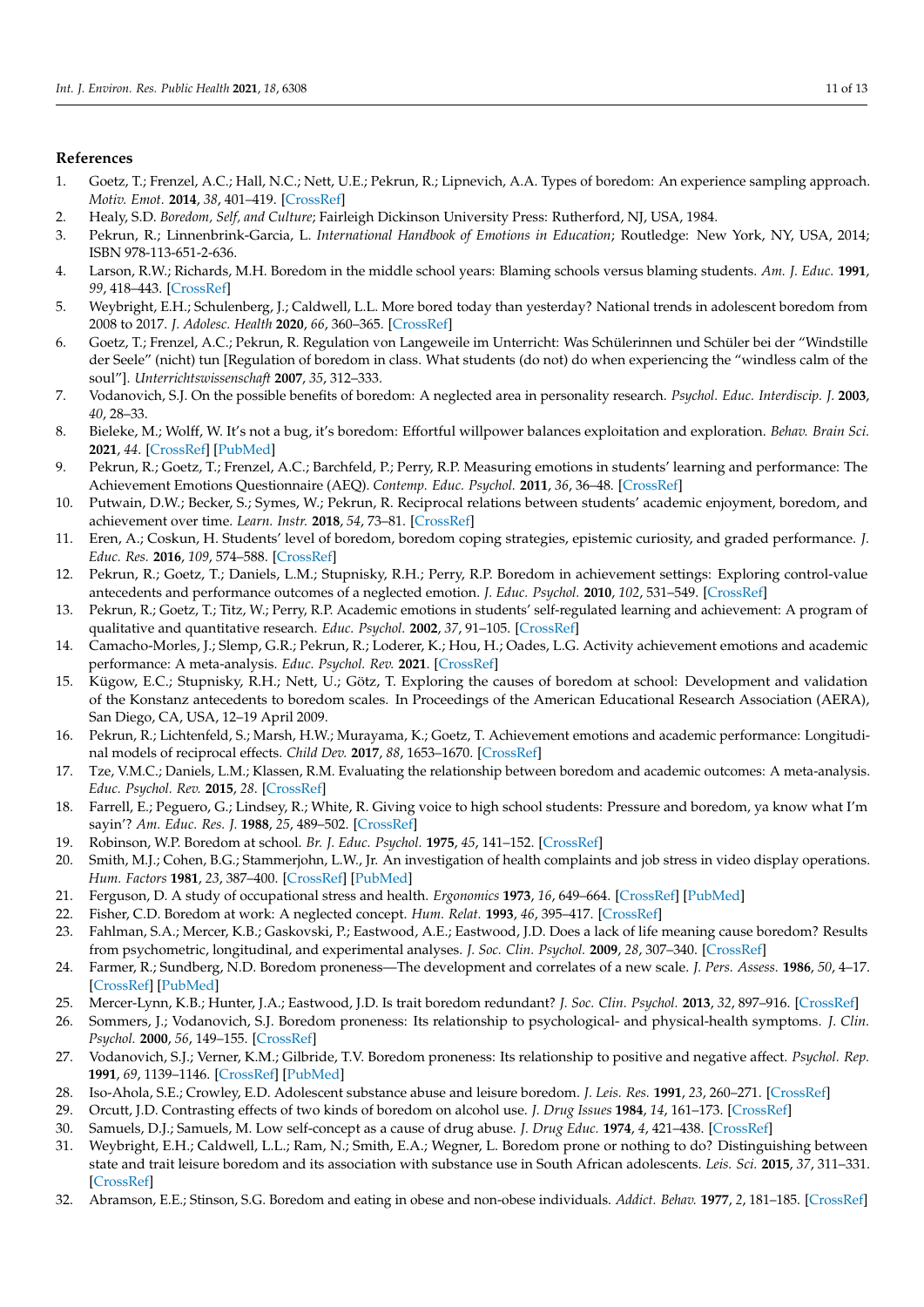- <span id="page-11-0"></span>33. Ganley, R.M. Emotion and eating in obesity: A review of the literature. *Int. J. Eat. Disord.* **1989**, *8*, 343–361. [\[CrossRef\]](http://doi.org/10.1002/1098-108X(198905)8:3<343::AID-EAT2260080310>3.0.CO;2-C)
- <span id="page-11-1"></span>34. James, A.; Berelowitz, M.; Vereker, M. Borderline personality disorder: A study in adolescence. *Eur. Child Adolesc. Psychiatry* **1996**, *5*, 11–17. [\[CrossRef\]](http://doi.org/10.1007/BF00708209)
- <span id="page-11-2"></span>35. Masland, S.R.; Shah, T.V.; Choi-Kain, L.W. Boredom in borderline personality disorder: A lost criterion reconsidered. *Psychopathology* **2020**, *53*, 239–253. [\[CrossRef\]](http://doi.org/10.1159/000511312) [\[PubMed\]](http://www.ncbi.nlm.nih.gov/pubmed/33166987)
- <span id="page-11-3"></span>36. UIS UNESCO Institute for Statistics (UIS). Available online: <http://data.uis.unesco.org/> (accessed on 13 January 2021).
- <span id="page-11-4"></span>37. Kolbe, L.J. School health as a strategy to improve both public health and education. *Annu. Rev. Public Health* **2019**, *40*, 443–463. [\[CrossRef\]](http://doi.org/10.1146/annurev-publhealth-040218-043727) [\[PubMed\]](http://www.ncbi.nlm.nih.gov/pubmed/30566386)
- <span id="page-11-5"></span>38. Goetz, T.; Frenzel, A.C.; Pekrun, R.; Hall, N.C.; Lüdtke, O. Between- and within-domain relations of students' academic emotions. *J. Educ. Psychol.* **2007**, *99*, 715–733. [\[CrossRef\]](http://doi.org/10.1037/0022-0663.99.4.715)
- <span id="page-11-6"></span>39. Bieg, M.; Goetz, T.; Lipnevich, A.A. What students think they feel differs from what they really feel—Academic self-concept moderates the discrepancy between students' trait and state emotional self-reports. *PLoS ONE* **2014**, *9*, e92563. [\[CrossRef\]](http://doi.org/10.1371/journal.pone.0092563) [\[PubMed\]](http://www.ncbi.nlm.nih.gov/pubmed/24647760)
- <span id="page-11-7"></span>40. Organization for Economic Cooperation and Development. *PISA 2012 Results in Focus: What 15-Year-Olds Know and What They Can Do with What They Know*; OECD: Paris, France, 2014.
- <span id="page-11-8"></span>41. Putwain, D.W.; Pekrun, R.; Nicholson, L.J.; Symes, W.; Becker, S.; Marsh, H.W. Control-value appraisals, enjoyment, and boredom in mathematics: A longitudinal latent interaction analysis. *Am. Educ. Res. J.* **2018**, *55*, 1339–1368. [\[CrossRef\]](http://doi.org/10.3102/0002831218786689)
- <span id="page-11-9"></span>42. Schwartze, M.M.; Frenzel, A.C.; Goetz, T.; Marx, A.K.G.; Reck, C.; Pekrun, R.; Fiedler, D. Excessive boredom among adolescents: A comparison between low and high achievers. *PLoS ONE* **2020**, *15*, e0241671. [\[CrossRef\]](http://doi.org/10.1371/journal.pone.0241671)
- <span id="page-11-10"></span>43. Pekrun, R. The control-value Theory of achievement emotions: Assumptions, corollaries, and implications for educational research and practice. *Educ. Psychol. Rev.* **2006**, *18*, 315–341. [\[CrossRef\]](http://doi.org/10.1007/s10648-006-9029-9)
- <span id="page-11-11"></span>44. Ravens-Sieberer, U.; Gosch, A.; Rajmil, L.; Erhart, M.; Bruil, J.; Duer, W.; Auquier, P.; Power, M.; Abel, T.; Czemy, L.; et al. KIDSCREEN-52 quality-of-life measure for children and adolescents. *Expert Rev. Pharmacoecon. Outcomes Res.* **2005**, *5*, 353–364. [\[CrossRef\]](http://doi.org/10.1586/14737167.5.3.353)
- <span id="page-11-12"></span>45. Ravens-Sieberer, U.; The KIDSCREEN Group Europe. *The KIDSCREEN Questionnaires. Quality of Life Questionnaires for Children and Adolescents—Handbook*; Pabst Science Publishers: Lengerich, Germany, 2006; ISBN 978-389-967-3-340.
- <span id="page-11-13"></span>46. Ravens-Sieberer, U.; Auquier, P.; Erhart, M.; Gosch, A.; Rajmil, L.; Bruil, J.; Power, M.; Duer, W.; Cloetta, B.; Czemy, L.; et al. The KIDSCREEN-27 quality of life measure for children and adolescents: Psychometric results from a cross-cultural survey in 13 European countries. *Qual. Life Res.* **2007**, *16*, 1347–1356. [\[CrossRef\]](http://doi.org/10.1007/s11136-007-9240-2)
- <span id="page-11-14"></span>47. Barkoukis, V.; Ntoumanis, N.; Thøgersen-Ntoumani, C. Developmental changes in achievement motivation and affect in physical education: Growth trajectories and demographic differences. *Psychol. Sport Exerc.* **2010**, *11*, 83–90. [\[CrossRef\]](http://doi.org/10.1016/j.psychsport.2009.04.008)
- 48. Raccanello, D.; Brondino, M.; Moé, A.; Stupnisky, R.; Lichtenfeld, S. Enjoyment, boredom, anxiety in elementary schools in two domains: Relations with achievement. *J. Exp. Educ.* **2019**, *87*, 449–469. [\[CrossRef\]](http://doi.org/10.1080/00220973.2018.1448747)
- <span id="page-11-15"></span>49. Tze, V.M.C.; Klassen, R.M.; Daniels, L.M. Patterns of boredom and its relationship with perceived autonomy support and engagement. *Contemp. Educ. Psychol.* **2014**, *39*, 175–187. [\[CrossRef\]](http://doi.org/10.1016/j.cedpsych.2014.05.001)
- <span id="page-11-16"></span>50. Vierhaus, M.; Lohaus, A.; Wild, E. The development of achievement emotions and coping/emotion regulation from primary to secondary school. *Learn. Instr.* **2016**, *42*, 12–21. [\[CrossRef\]](http://doi.org/10.1016/j.learninstruc.2015.11.002)
- <span id="page-11-17"></span>51. Frenzel, A.C.; Goetz, T.; Pekrun, R.; Watt, H.M.G. Development of mathematics interest in adolescence: Influences of gender, family, and school context: Development of mathematics interest in adolescence. *J. Res. Adolesc.* **2010**, *20*, 507–537. [\[CrossRef\]](http://doi.org/10.1111/j.1532-7795.2010.00645.x)
- <span id="page-11-18"></span>52. Pawlak, M.; Kruk, M.; Zawodniak, J. Investigating individual trajectories in experiencing boredom in the language classroom: The case of 11 Polish students of English. *Lang. Teach. Res.* **2020**, 1362168820914004. [\[CrossRef\]](http://doi.org/10.1177/1362168820914004)
- <span id="page-11-19"></span>53. Enders, C.K. *Applied Missing Data Analysis*, 1st ed.; Guilford: New York, NY, USA, 2010; ISBN 978-160-623-6-390.
- <span id="page-11-20"></span>54. LfStat. *Verteilung der Schüler in der Jahrgangsstufe 8 2018/19 nach Schularten und Regierungsbezirken*; Bayerisches Landesamt für Statistik: Munich, Germany, 2018.
- <span id="page-11-21"></span>55. Frenzel, A.C.; Thrash, T.M.; Pekrun, R.; Goetz, T. Achievement emotions in Germany and China: A cross-cultural validation of the Academic Emotions Questionnaire—Mathematics. *J. Cross. Cult. Psychol.* **2007**, *38*, 302–309. [\[CrossRef\]](http://doi.org/10.1177/0022022107300276)
- <span id="page-11-22"></span>56. Bond, T.G.; Fox, C.M. *Applying the Rasch Model: Fundamental Measurement in the Human Sciences*; Erlbaum: Mahwah, NJ, USA, 2001; ISBN 978-036-714-1-417.
- <span id="page-11-23"></span>57. R Core Team. *R: A Language and Environment for Statistical Computing*; R Foundation: Vienna, Austria, 2019.
- <span id="page-11-24"></span>58. IBM Corporation. *IBM SPSS Statistics for Macintosh*; IBM Corporation: Endicott, NY, USA, 2019.
- <span id="page-11-25"></span>59. Rosseel, Y.; Jorgensen, T.D. Lavaan: Latent Variable Analysis; 2019. R package version 0.6-5. Available online: [https://CRAN.R](https://CRAN.R-project.org/package=lavaan)[project.org/package=lavaan](https://CRAN.R-project.org/package=lavaan) (accessed on 8 June 2021).
- <span id="page-11-26"></span>60. Jorgensen, T.D.; Pornprasertmanit, S.; Schoemann, A.M.; Rosseel, Y. *semTools: Useful Tools for Structural Equation Modeling*, 2021. R package version 0.5-4; Available online: <https://CRAN.R-project.org/package=semTools> (accessed on 9 June 2021).
- <span id="page-11-27"></span>61. Putnick, D.L.; Bornstein, M.H. Measurement invariance conventions and reporting: The state of the art and future directions for psychological research. *Dev. Rev.* **2016**, *41*, 71–90. [\[CrossRef\]](http://doi.org/10.1016/j.dr.2016.06.004)
- 62. Rutkowski, L.; Svetina, D. Assessing the hypothesis of measurement invariance in the context of large-scale international surveys. *Educ. Psychol. Meas.* **2014**, *74*, 31–57. [\[CrossRef\]](http://doi.org/10.1177/0013164413498257)